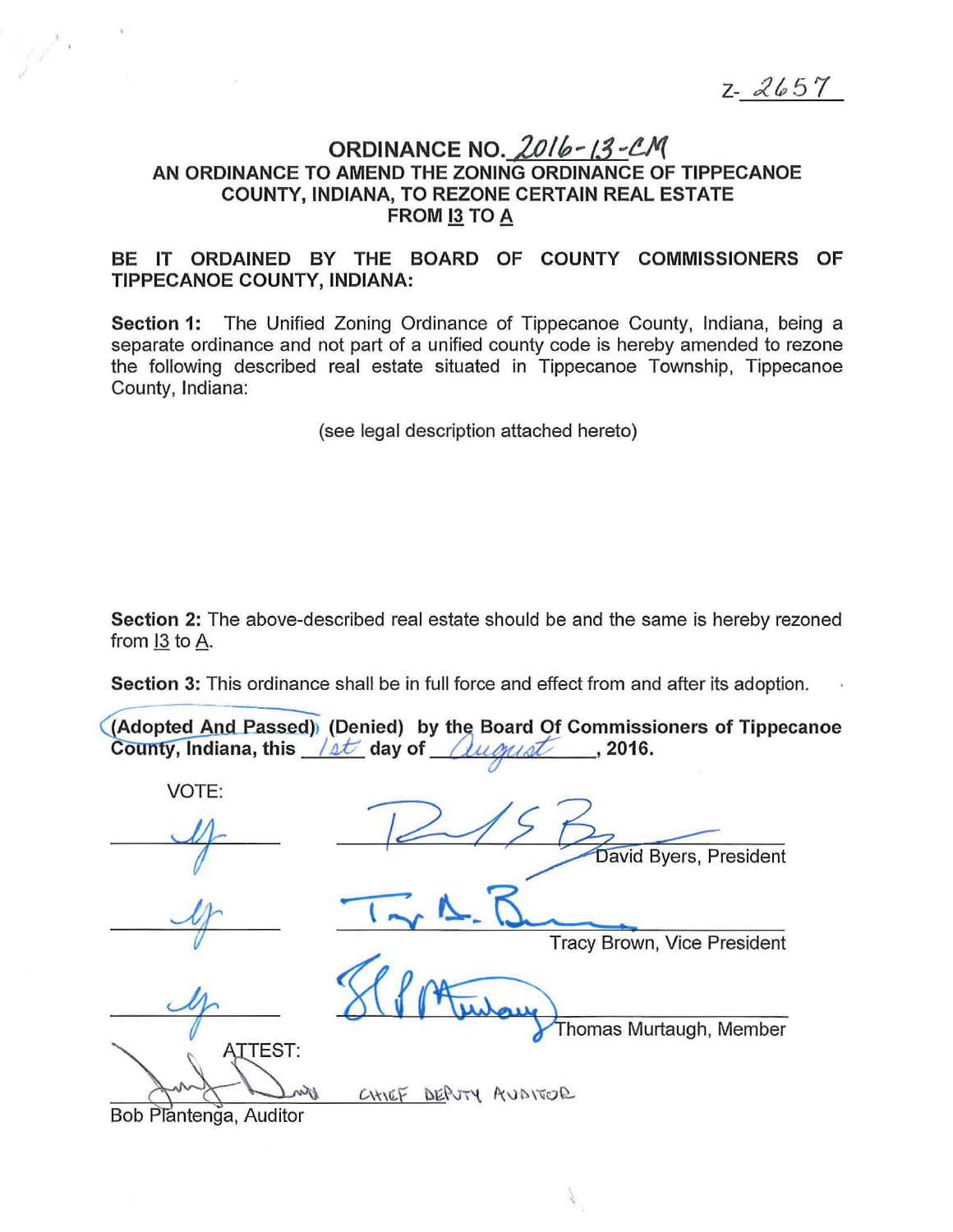# $2016 - 13 - 24$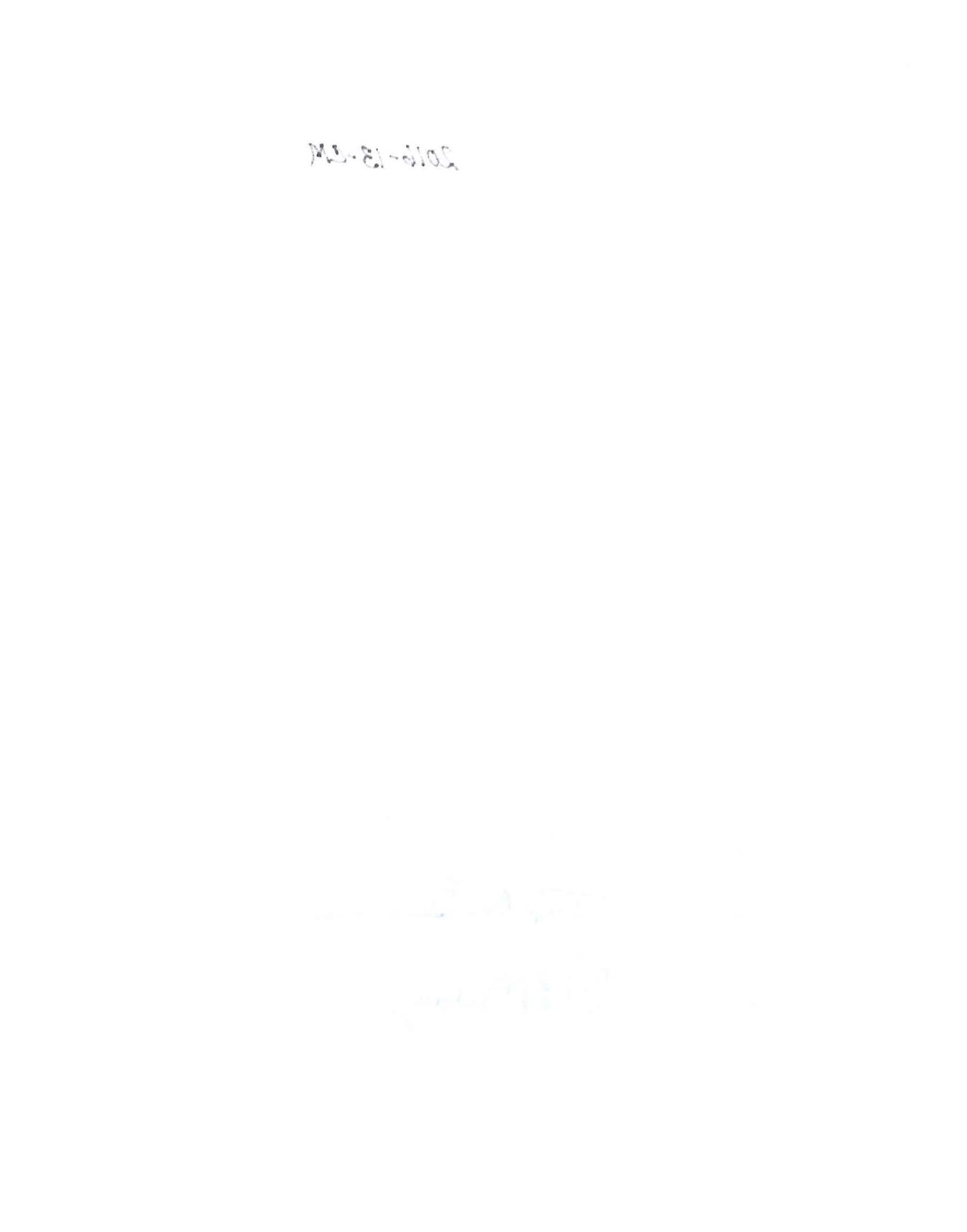$\mathcal{L}^{\pm}$ 

#### LEGAL DESCRIPTION

A part of Section 6 of Burnett's Reserve, below the mouth of the Tippecanoe River, Township 24 North, Range 4 West, being also a part of Lot Numbered 10 in Subdivision of that part of said Section 6, lying East of Burnett's Creek (as made by Father Hamilton) described as follows: Beginning at the Northeast corner of said Section 6, being the North corner of said Lot Numbered 10, and running thence South 14 114 degrees West along the East line of said Lot Numbered 10, 28 rods; thence North 70 degrees West 18.36 rods to the Northwest line of said Section 6 on the Reserve; thence Northeast along said line 32 rods to the place of beginning, said in previous deeds to contain 1.60 acres, more or less.

#### EXCEPT:

 $\bar{\rm v}$ 

A part of the Northwest fraction of Section 34, Township 24 North, Range 4 West, Tippecanoe Township, Tippecanoe County, Indiana, described as follows:

Commencing at the North most corner of Section 6, Burnett's Reserve; thence South 40 degrees 23 minutes 45 seconds East 8.00 feet along the Northeasterly line of said Section 6; thence South 50 degrees 26 minutes 30 seconds West 10.98 feet; thence South 13 degrees 44 minutes 28 seconds West 213.62 feet; thence South 14 degrees 34 minutes 43 seconds West 235.88 feet to the centerline of a former public highway (Battle Ground Road) to a non-tangent curve; thence Northwesterly 141.79 feet along an arc to the left having a radius of 2,081.00 feet and subtended by a long chord having a bearing of North 68 degrees 32 minutes 12 seconds West and a length of 141. 77 feet along the centerline of said public highway (Burnett's Road) to a non-tangent reverse curve; thence Northwesterly 1 02.42 feet along an arc to the right having a radius of 895 .00 feet and subtended by a long chord having a bearing of North 70 degrees 42 minutes 33 seconds West and a length of I 02.36 feet along the centerline of said public highway (Burnett's Road) to a reverse curve; thence Northwesterly 67.15 feet along an arc to the left having a radius of 1,487.00 feet and subtended by a long chord having a bearing of North 70 degrees 11 minutes 27 seconds West and a length of 67.14 feet along the centerline of said public highway (Burnett's Road) to a point on the Southeasterly line of the Tippecanoe Township property (described in Deed Book 17, page 383); thence North 49 degrees 57 minutes 30 seconds East 50.66 feet along the Southeasterly line to the Northeast corner of said Tippecanoe Township property; thence North 40 degrees 02 minutes 30 seconds West 82.50 feet along the Northeasterly line of said Tippecanoe Township property to the Northwest corner of said Tippecanoe Township property; thence South 49 degrees 57 minutes 3 0 seconds West 13. 76 feet along the Northeasterly line of said Tippecanoe County property and the point of beginning of this description; thence South 49 degrees 57 minutes 30 seconds West 91.19 feet along the Southwesterly line of the grantors' land to a nontangent curve; thence Northwesterly 40.89 feet along an arc to the left having a radius of 1,487.00 feet and subtended by a long chord having a bearing of North 76 degrees 04 minutes 42 seconds West and a length of 40.89 feet; thence North 71 degrees 44 minutes 53 seconds West 102.86 feet to a non-tangent curve; thence Northwesterly 65. l 0 feet along an arc to the right having a radius of 330.00 feet and subtended by a long chord having a bearing of North 70 degrees 41 minutes 43 seconds West and a length of 64.99 feet; thence South 79 degrees 24 minutes 14 seconds West 26.36 feet; thence North 56 degrees 02 minutes 35 seconds West 57.01 feet to the Northwest line of the grantors' land; thence North 79 degrees 24 minutes 14 seconds East 205.64 feet along the Northwest line of the grantors' land to a curve; thence Northeasterly 20.71 feet along an arc to the left having a radius of 1,295.51 feet and subtended by a long chord having a bearing of North 78 degrees 56 minutes 46 seconds East and a length of 20.71 feet; thence South 58 degrees 18 minutes 05 seconds East 140.19 feet to the point of beginning and containing 0.530 acres, more or less.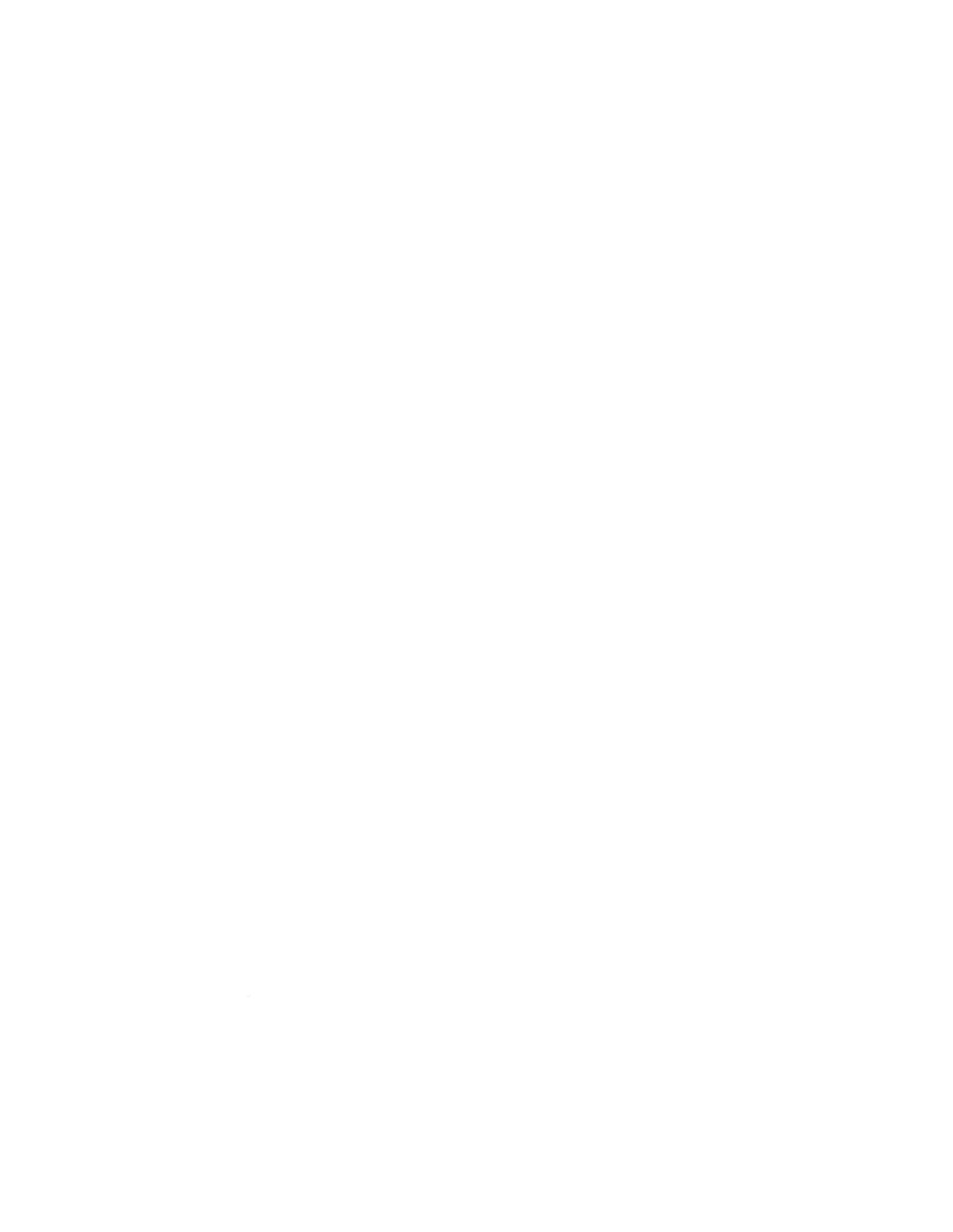<del>THE Area Plan Commission</del>

of TIPPECANOE COUNTY

20 NORTH 3RD STREET LAFAYETTE, INDIANA 47901-1209

(765) 423-9242 (765) 423-9154 [FAX] www.tippecanoe.in.gov/apc

SALLIE DELL FAHEY EXECUTIVE DIRECTOR

July 21, 2016 Ref. No.: 16-168

Tippecanoe County Commissioners 20 North 3<sup>rd</sup> Street Lafayette, IN 47901

#### **CERTIFICATION**

#### RE: **Z-2657--DONNIE G. LAYTON (13 to A):**  Petitioner is requesting rezoning of 1.07 acres located at the northwest corner of North Ninth Street Road and Burnetts Road, Tippecanoe, Burnett's Reserve 06 (N1/2) 24-4.

Dear Commissioners:

As Secretary to the Area Plan Commission of Tippecanoe County, I do hereby certify that at a public hearing held on July 20, 2016 the Area Plan Commission of Tippecanoe County voted 12 yes - O no on the motion to rezone the subject real estate from 13 to A. Therefore, the Area Plan Commission of Tippecanoe County recommends to the Tippecanoe County Commissioners that the proposed rezoning ordinance be APPROVED for the property described in the attachment.

Public Notice has been given that this petition will be heard before the Tippecanoe County Commissioners at their Monday, August 1, 2016 regular meeting. Petitioner or his representative must appear to present their case.

Sincerely,

*u&. /).aL* fuif Sallie Dell Fahey

**Executive Director** 

SDF/lmu

Enclosures: Staff Report & Ordinances

cc: Donnie Layton Kevin Riley Mike Wolf, Tippecanoe County Building Commissioner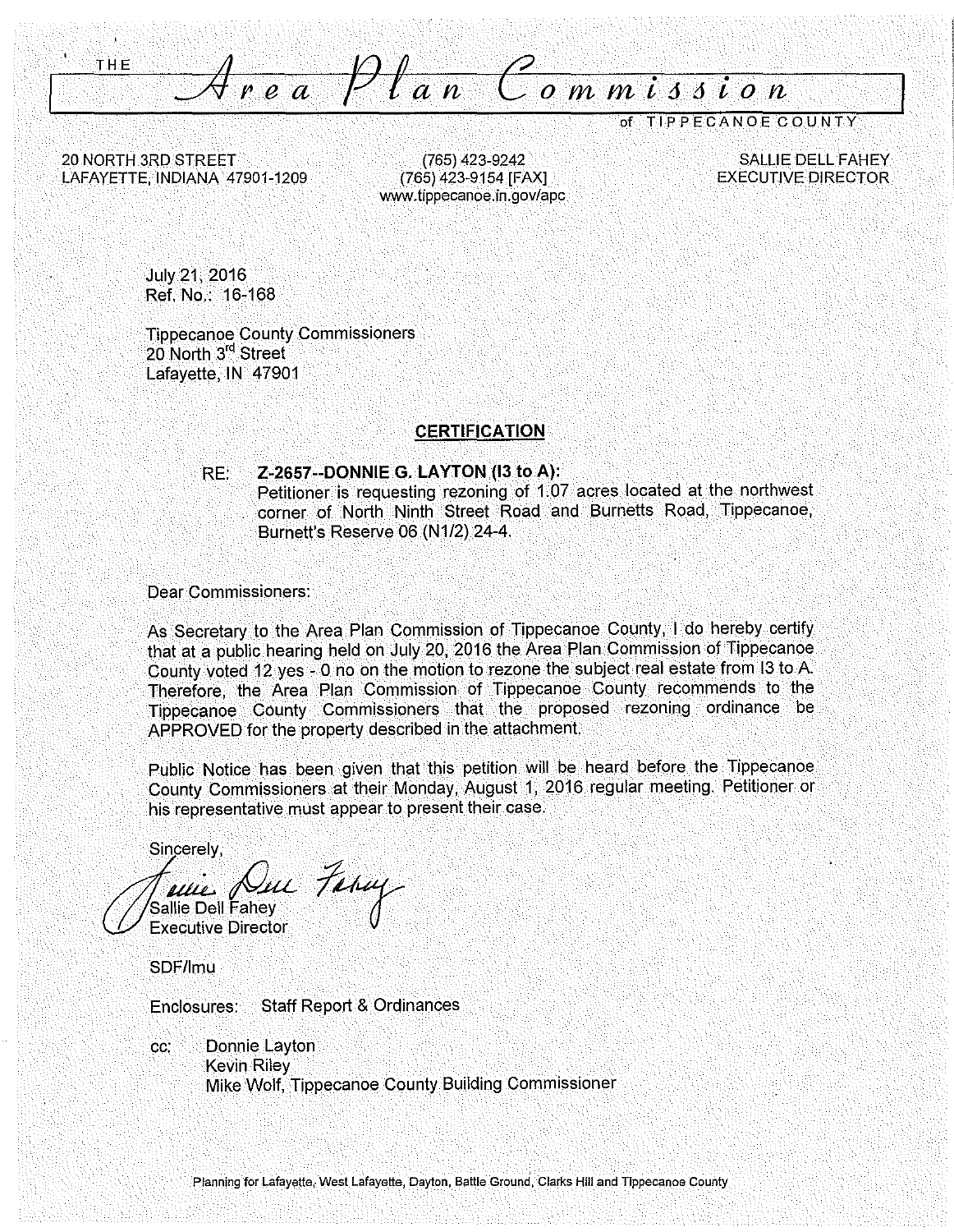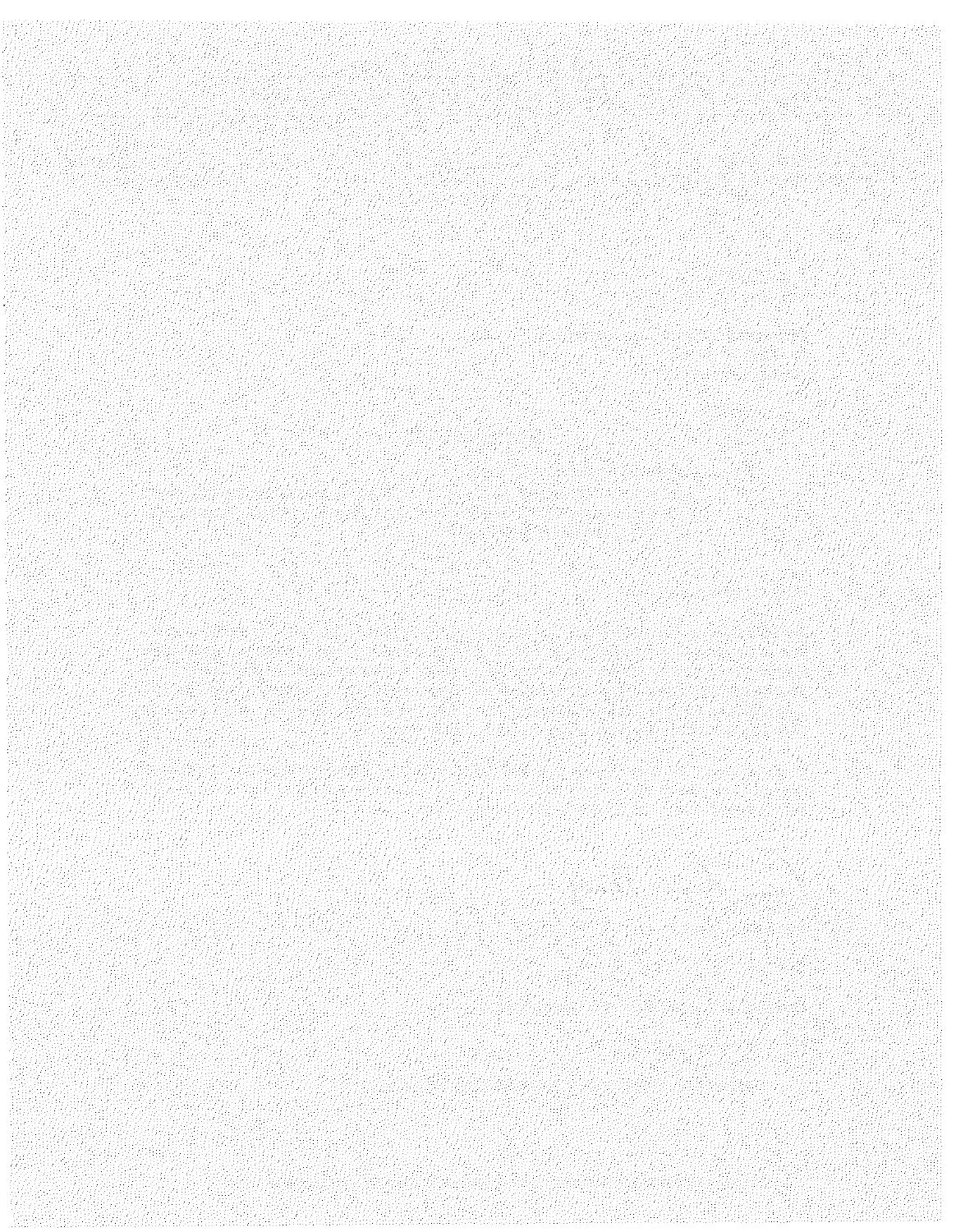Z-2657 DONNIE G. LAYTON (13 to A)

STAFF REPORT July 14, 2016

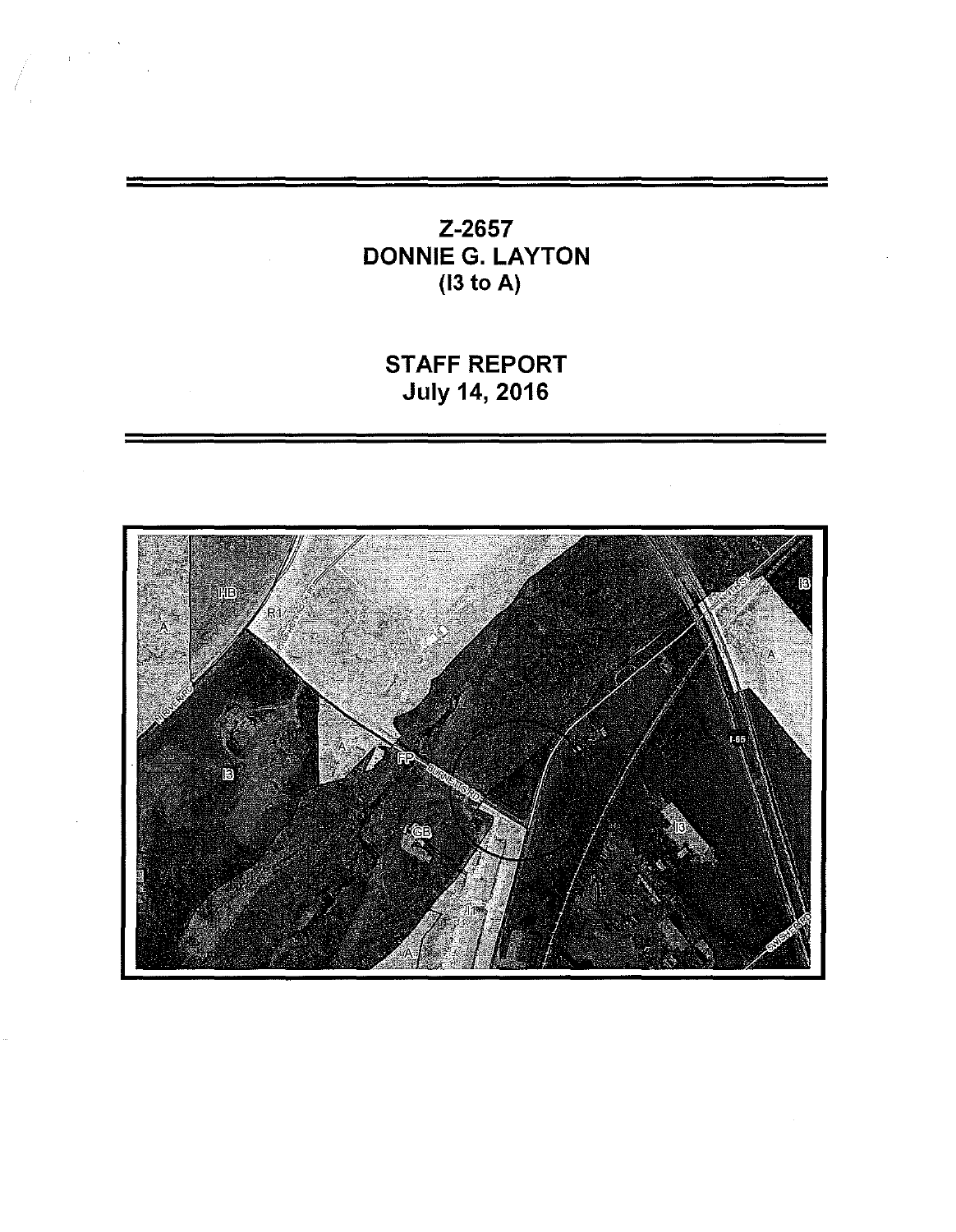$\label{eq:2.1} \mathcal{L}(\mathcal{L}) = \mathcal{L}(\mathcal{L}) \mathcal{L}(\mathcal{L}) = \mathcal{L}(\mathcal{L}) \mathcal{L}(\mathcal{L}) = \mathcal{L}(\mathcal{L}) \mathcal{L}(\mathcal{L}) = \mathcal{L}(\mathcal{L}) \mathcal{L}(\mathcal{L})$ 

 $\sim 10^{-1}$ 

 $\label{eq:1} \frac{1}{\sqrt{2\pi}}\int_{0}^{\infty}\frac{1}{\sqrt{2\pi}}\left|\frac{d\theta}{d\theta}\right|^{2}d\theta.$ 

 $\label{eq:2.1} \frac{1}{\sqrt{2}}\int_{\mathbb{R}^3}\frac{1}{\sqrt{2}}\left(\frac{1}{\sqrt{2}}\right)^2\frac{1}{\sqrt{2}}\left(\frac{1}{\sqrt{2}}\right)^2\frac{1}{\sqrt{2}}\left(\frac{1}{\sqrt{2}}\right)^2.$  $\label{eq:2.1} \frac{1}{2} \sum_{i=1}^n \frac{1}{2} \sum_{j=1}^n \frac{1}{2} \sum_{j=1}^n \frac{1}{2} \sum_{j=1}^n \frac{1}{2} \sum_{j=1}^n \frac{1}{2} \sum_{j=1}^n \frac{1}{2} \sum_{j=1}^n \frac{1}{2} \sum_{j=1}^n \frac{1}{2} \sum_{j=1}^n \frac{1}{2} \sum_{j=1}^n \frac{1}{2} \sum_{j=1}^n \frac{1}{2} \sum_{j=1}^n \frac{1}{2} \sum_{j=1}^n \frac{$ 

 $\label{eq:2.1} \frac{1}{\sqrt{2}}\int_{\mathbb{R}^3}\frac{1}{\sqrt{2}}\left(\frac{1}{\sqrt{2}}\right)^2\frac{1}{\sqrt{2}}\left(\frac{1}{\sqrt{2}}\right)^2\frac{1}{\sqrt{2}}\left(\frac{1}{\sqrt{2}}\right)^2\frac{1}{\sqrt{2}}\left(\frac{1}{\sqrt{2}}\right)^2.$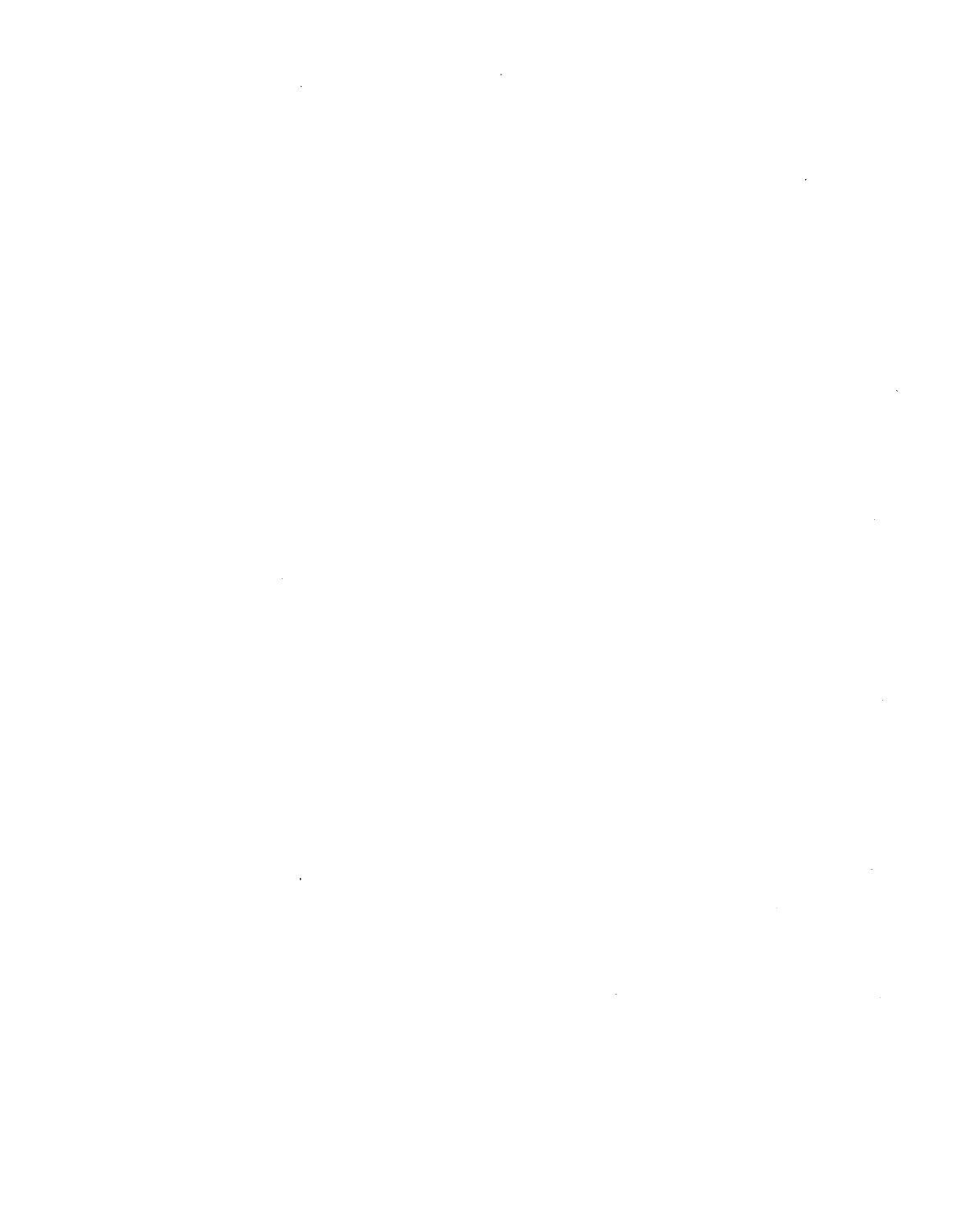## **Z-2657 DONNIE G. LAYTON 13 to A**

**Staff Report July 14, 2016** 

## **REQUEST MADE, PROPOSED USE, LOCATION:**

Petitioner, represented by attorney Kevin Riley, is requesting rezoning of 1.07 acres located at the northwest corner of North  $9<sup>tn</sup>$  Street Road and Burnett's Road, Tippecanoe, Burnett's Reserve 06(N%) 24-4.

## **ZONING HISTORY AND AREA ZONING PATTERNS:**

This property is currently zoned 13. The property was zoned I, Industrial, prior to the adoption of the 1998 UZO that assigned different intensities to existing industrial zones. The earliest zoning maps show this portion of Tippecanoe Township zoned Industrial. To the northwest of the site is FP zoning associated with Burnett's Creek.

In 1981 the southwest corner of North 9<sup>th</sup> Street Road and Burnett's Road was rezoned to IR, Industrial Reserve, (Z-1035). The site was amended to 12 with the adoption of the current ordinance in 1998. Farther south along  $9<sup>th</sup>$  Street is A zoning on the west and GB zoning on the corner of  $9<sup>th</sup>$  and Swisher.

## **AREA LAND USE PATTERNS:**

The structures on site are currently a single-family home and a detached garage. This home was originally an old school house. Other uses in the area are single-family homes, a veterinarian clinic, a metal fabrication business, Clay Critters, construction offices, the Trails restaurant, and Prophetstown State Park.

#### **TRAFFIC AND TRANSPORTATION:**

According to The Thoroughfare Plan Burnett's Road is classified as a rural secondary arterial. North 9<sup>th</sup> Street Road is classified a rural local road north of Burnett's and a rural secondary to the south of that intersection. Traffic counts taken in 2015 show that 5546 vehicles pass this site along Burnett's Road and 4198 vehicles pass this site on 9<sup>th</sup> Street Road.

## **ENVIRONMENTAL AND UTILITY CONSIDERATIONS:**

This site is served by well and septic.

## **STAFF COMMENTS:**

This home has been owned by the current family for over 30 years. This site is now part of an estate. The petitioner would like the house to be located in a zone that permits single-family homes. The building has historical significance as an old school but was